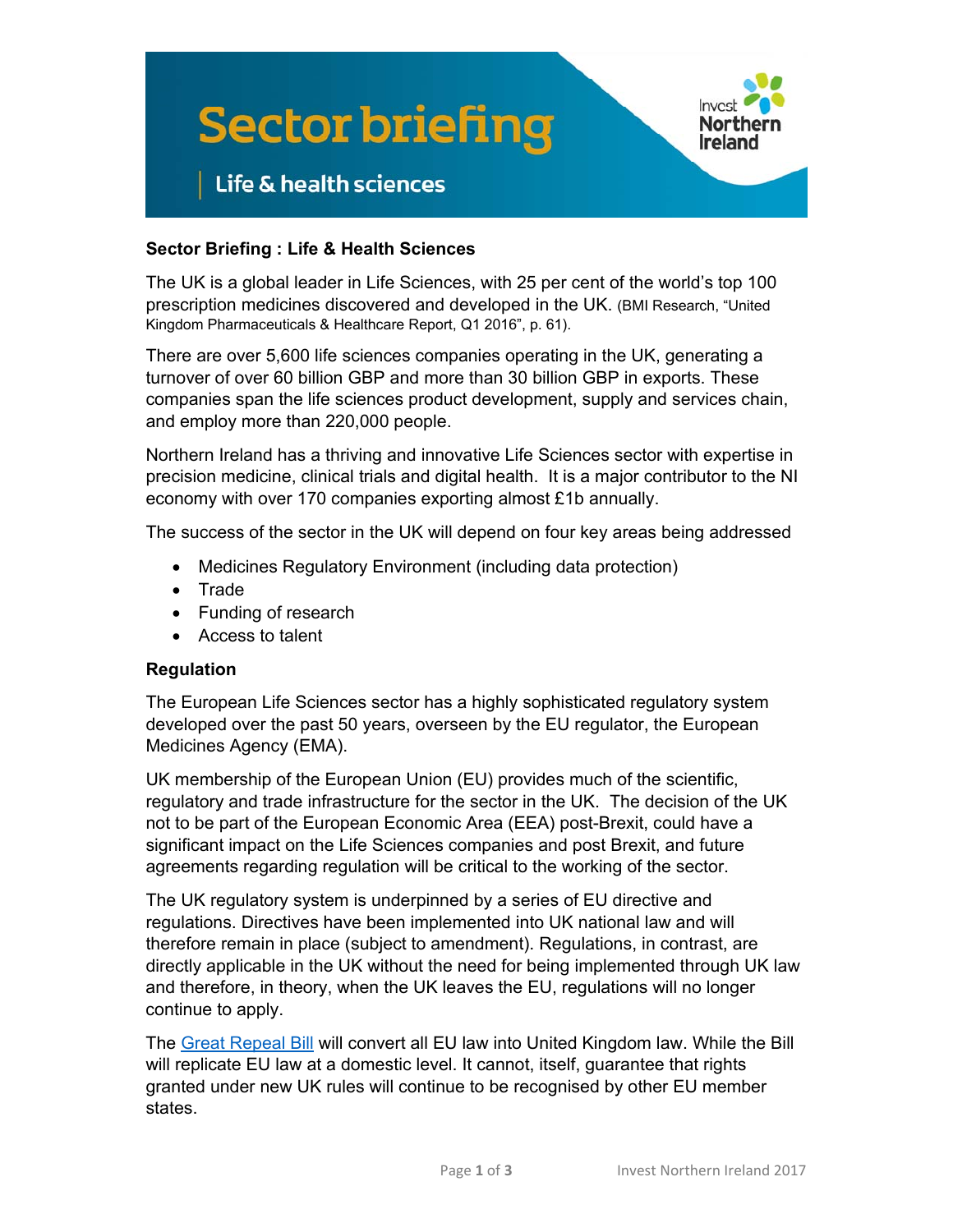# **Sector briefing**



# Life & health sciences

Any new UK regulatory system may increase administration for life sciences companies. Regulatory requirements, for example clinical trial authorisations and marketing authorisation applications, will need to be obtained under a new and separate legal framework from the UK regulator.

Ultimately the future relationship between the respective regulatory frameworks is all subject to negotiation. The EMA cooperates with regulatory bodies from around the world with specific agreements in place, so these provide precedents which the UK and EU could seek to build on. The UK Government has publically stated it is committed to continue to work closely with EMA and other international partners in areas such as inspections, safety of medicines and exchange of information.

The UK Government has also stated that, should we not achieve our desired relationship with the EU, it will set up a regulatory system that protects the best interests of patients and supports the UK Life Sciences industry.

## **Data protection**

Data is becoming an ever increasing feature in healthcare provision and clinical trials, where it is an essential component in the development of new products. Many NI LS companies trade on global basis, which often requires them to process and share personal or clinical data across international borders.

Data protection is currently controlled by the EU Data Protection Directive and forthcoming General Data Protection Regulations (GDPR) which will apply from 25 May 2018. Even if the UK opts to adopt GDPR, as it currently stands once the UK leaves the EU, it will no longer be part of the EU 'safe zone' for personal data or an EU commission-approved white-listed country. All of these issues are subject to negotiation and will require agreement with EU.

## **Trade**

On leaving the EU, depending on any future agreement, trade between the UK and EU countries could be subject to customs duties, i.e. import VAT. Until the details around trade are clear concerns have been raised that import/export declarations and inspections could cause disruption and cost.

Developing a solution that ensures UK access to medicines and medical technologies and provides an attractive environment for the continued manufacture of products for export in the UK will be crucial.

## **R&D and Funding**

The strength of the UK Life and Health Sciences research is widely recognised throughout the world. Northern Ireland has globally recognised strengths in